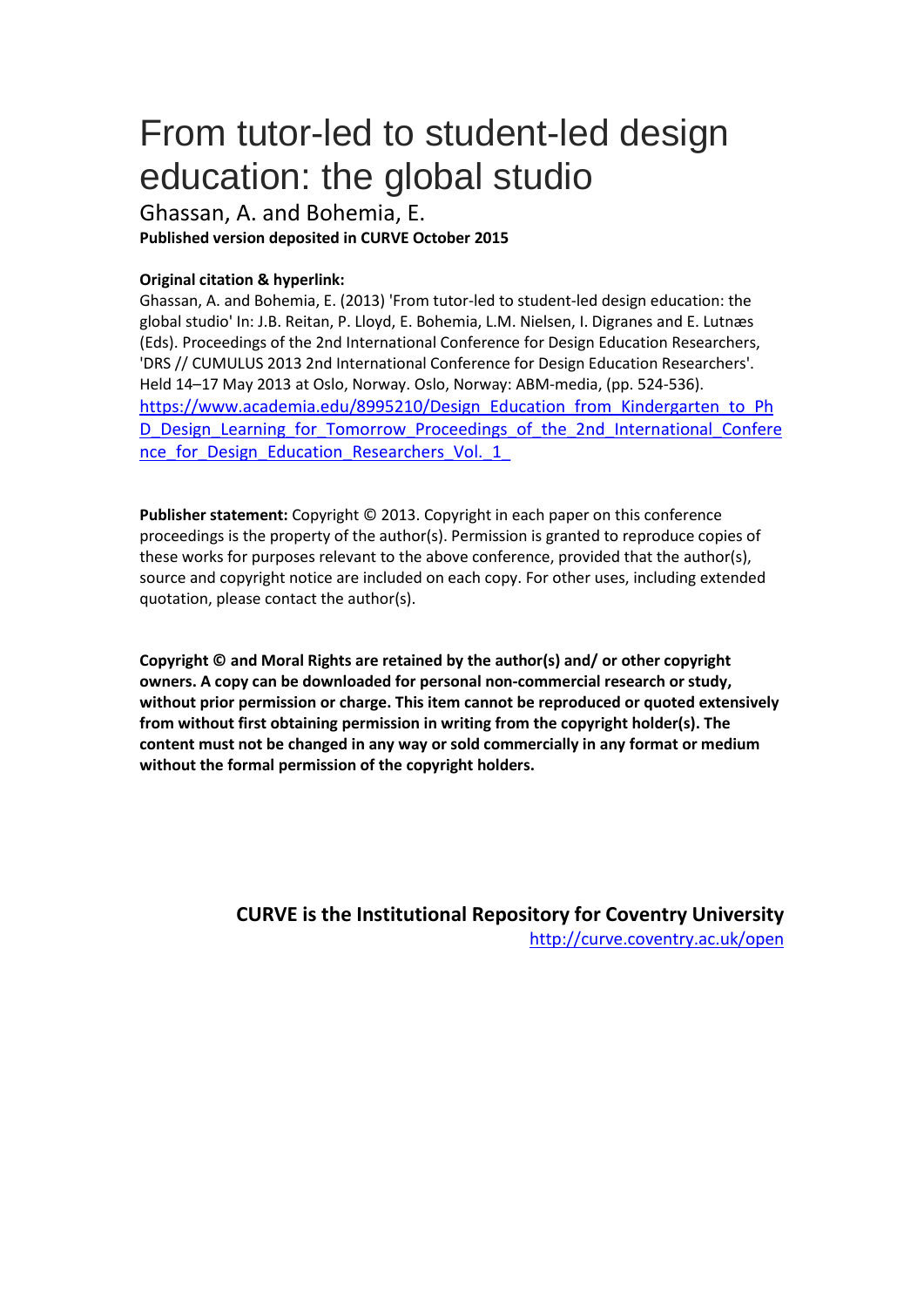DRS // CUMULUS 2013 2nd International Conference for Design Education Researchers Oslo, 14–17 May 2013



## **From Tutor-led to Student-led design education: the Global Studio**

Aysar GHASSAN<sup>a</sup> and Erik BOHEMIA<sup>b</sup>

<sup>a</sup> Northumbria University; <sup>b</sup> Loughborough University

*Abstract: "Tutor-led" design education has been argued to be a system where lecturers are at the centre of teaching & learning activities and where educators' tastes strongly influence students' outcomes. Design education has also been argued not to prepare graduates for working in highly complex professional capacities synonymous with the contemporary era. We argue the role of tutors in tutor-led design education to be a factor in this. The Global Studio runs Web 2.0 enabled industry sponsored international collaborations between students. One aim is to introduce learners to "complex project situations" and consequently to prepare them for contemporary working life. It is operationally different from "tutor-led" design education as lecturers are more "distant" in teaching &learning activities and students construct conversations and outcomes primarily via interaction with peers. Feedback from home-institution students suggests many individuals struggle with making decisions without "tutor-led design education" involvement from tutors.*

*Given the on-going change in funding provision and the continuing dissolution of "normal" structures, universities are predicted to continue to undergo extensive transformation in their remit and the way education is delivered. We ask whether tutor-led design education is maintainable and whether educators and students are prepared for the consequences of change.*

*Keywords: peer learning, learning to deal with complexity, tutor led learning.*

Copyright © 2013. Copyright in each paper on this conference proceedings is the property of the author(s). Permission is granted to reproduce copies of these works for purposes relevant to the above conference, provided that the author(s), source and copyright notice are included on each copy. For other uses, including extended quotation, please contact the author(s).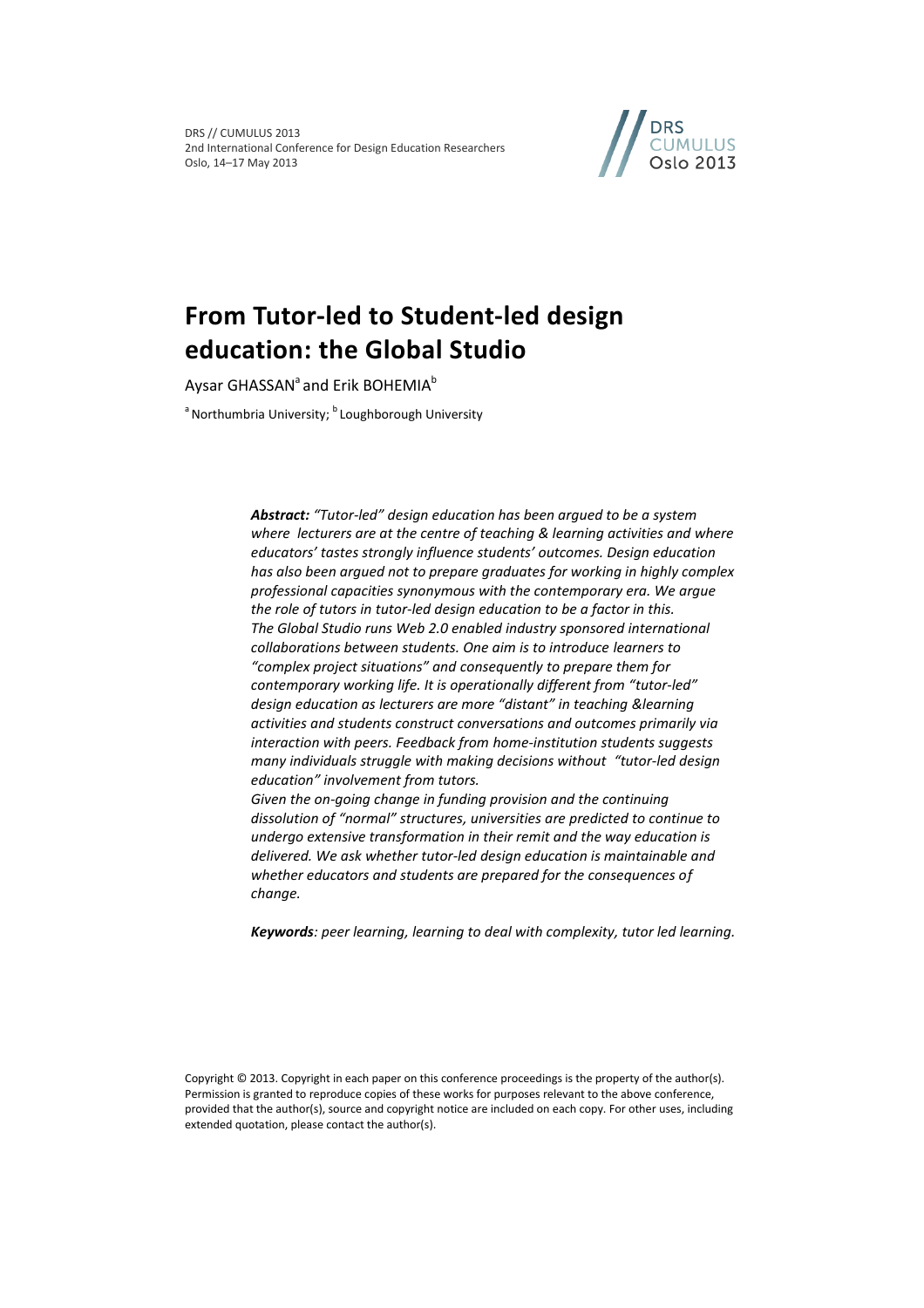## **Introduction**

It is perhaps only natural for educators to take an interest in the direction universities are heading. Not all are content with the track higher education is pursuing. For example, John Danvers [\(2003, p.53\)](#page-12-0), argues that education is becoming 'increasingly determinist' and is promoting 'linear systematic processes [which] lead to predictable [student] outcomes'. However, for Danvers [\(2003, p.54\)](#page-12-0), practice-led training of artists and designers appears to differ in its approach to the other sections of the higher education fraternity. He claims a dialogical approach is the norm in art & design education as '...there is an expectation that received opinions, dogmas and assumptions will be challenged by students and staff...' (p.54). In art and design higher education Danvers [\(2003: 54\)](#page-12-0) suggests that,

...students are encouraged to take as little as possible as 'given', and to develop a critical stance in relation to the orthodoxies of practice, matters of taste, style and aesthetic codification, and to recognise and question ideological positions wherever possible.

Danvers' experiences of design education appear different to those of some other academics. Alain Findeli [\(2001\)](#page-12-1) argues that problem solving through linear, casual means remains the most widely utilised method of processing seen in design teaching. Rather than facilitating the continued development of "voice" in learners, researchers have argued design educators speak more than their students during studio teaching sessions and are at the centre of learning activities [\(see Davies and Reid 2000\)](#page-12-2). Perhaps more ominously, Cameron Tonskinwise [\(2011: 452\)](#page-13-0) argues 'design education is exemplarily Bourdieusian' in that tutors' values dictate outcomes delivered by students. Rather than being involved in a perspectivist dialogue with students, Jorge Frascara [\(2007: 64\)](#page-12-3) states,

I have seen [design] instructors judge the quality of their students' work by saying: "This one is too busy" or "This is better, it is simpler." They suggest that "busy" is bad and "simpler" is better in every situation.

The behaviourist system described above is surely of some concern as it does not provide optimal conditions for creating mature relationships between students and tutors in the classroom [\(Baxter Magolda 2009\)](#page-11-0). For Jorge Frascara [\(2007\)](#page-12-3) this approach leads to curtailing of students' development evidenced through their delivery of unimaginative forms. Controlling students' outputs can add little to preparing them for life as a professional which demands graduates to be flexible, adaptable and to rely on their own initiative [\(see Barnett 2000\)](#page-11-1). Brigitte Borja de Mozota [\(2010, p.98\)](#page-12-4) disputes whether design education enables designers to operate optimally in tough professional climates. For her the problem is that even though designers 'have this potential to work at higher strategic levels... they are not trained to do so'. This, she claims, 'is a challenge for design education.' [\(Borja de Mozota 2010, p.98\)](#page-12-4) The educational theorist Ronald Barnett [\(2000\)](#page-11-1) proposes that graduates are entering 'a world that exhibits global features of challenge, uncertainty, turbulence, unquantifiable able risk, contestability and unpredictability' (p.262). For Barnett, contemporary

a *supercomplex* world […] in which the very frameworks by which we orient ourselves to the world are themselves contested. It is a world where nothing can be taken for granted, where no frame of understanding or of action can be entertained

existence seems to have become messy – for he argues we currently reside in,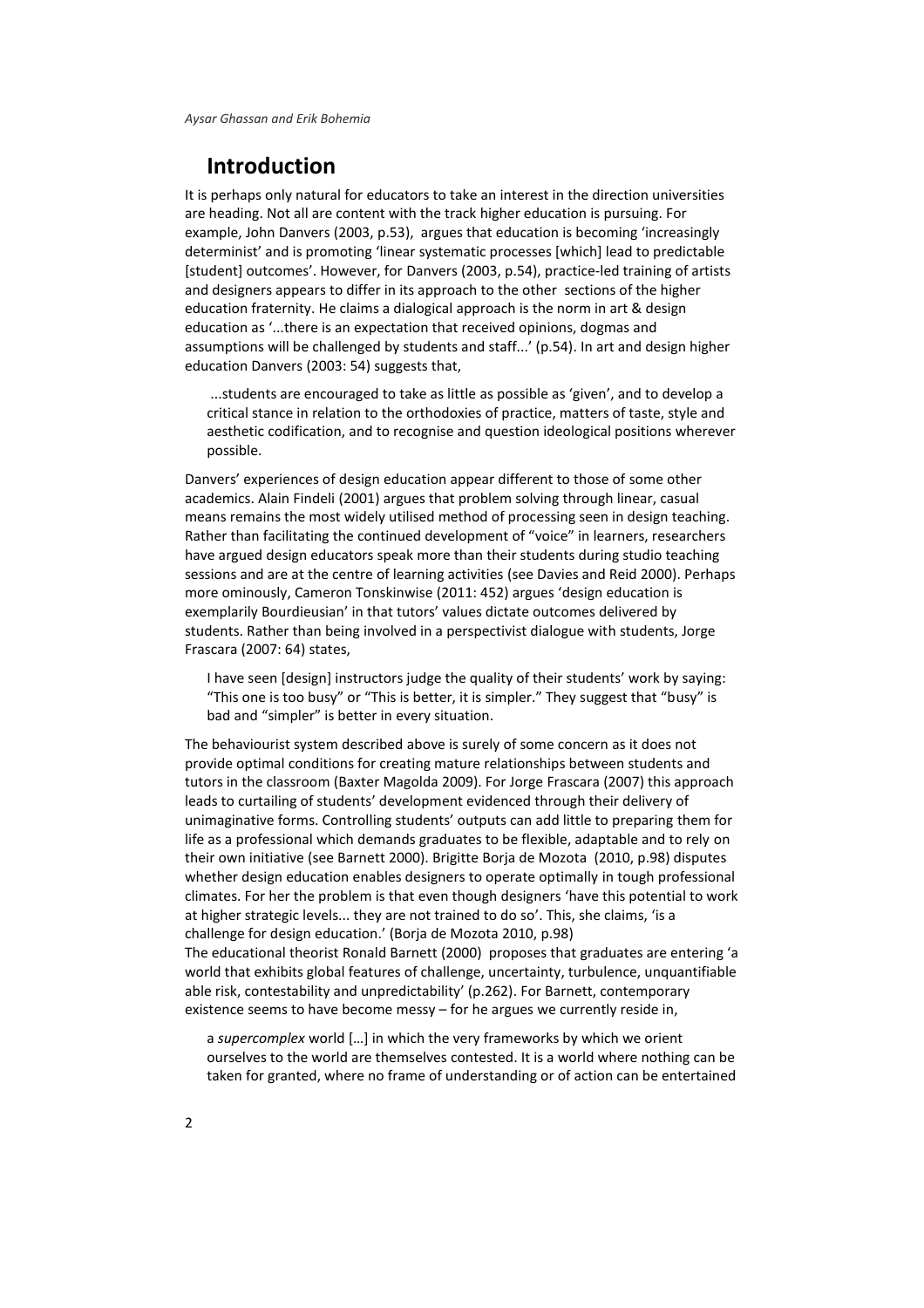with any security. It is a world in which we are conceptually challenged, and continually so. [\(Barnett 2000, p.257\)](#page-11-1)

Seemingly in agreement, the sociologist and cultural theorist Scott Lash [\(2003, p.53\)](#page-13-1) argues that in late modernity 'totally normal chaos is regulated by non-linear systems'. Michael Beverland [\(2012\)](#page-11-2) suggests that design graduates will need to have 'soft' skills in order to deal with high levels of uncertainty. We argue the constrictive influence of "tutor-led" design education upon students' processing of problems is not optimally suited to preparing them to negotiate "normal chaos" as graduates. For Derek Miller [\(2010\)](#page-13-2), Senior Fellow at the United Nations Institute for Disarmament Research, professionals should be involved in a process of 'figur[ing] out what is wrong with their own ideas, and not what is right about them.' However, Miller (ibid, p.5) argues,

Designers are worryingly not involved in that process. Design is trying to prove itself, rather than disprove itself. It is the latter, though, that will serve the social good.

Perhaps the lack of exposing design students to complex challenges contributes to the situation described by Miller [\(2010, p.5\)](#page-13-2). We attempt to introduce students to demands of "normal chaos" that are a function of the contemporary era via running projects through 'The Global Studio'. The Global Studio primarily centres on students taking responsibility for their own decisions through peer engagement. We construct this approach to give learners the opportunity of "dealing with uncertainty". We term the approach used in the Global Studio "student-led" Design Education.

## **The Global Studio**

In the contemporary world of professional industrial design practice, it is not unusual for teams located in different geographic locations and from different cultural backgrounds to collaborate in order to deliver interventions [\(Wang et al. 2002,](#page-13-3) [Gupta](#page-12-5)  [et al. 2009\)](#page-12-5). The list of professionals in such operations is formidable: – clients, designers, researchers, engineers, suppliers and manufacturers. It is important to remember that each team contains a workforce made up of *human beings*. Richard Thaler and Cass Sunstein [\(2009, p.7\)](#page-13-4) argue individuals from this species are not as infallible as they are sometimes made out to be:

If you look as economics textbooks, you will learn that homo economicus can think like Albert Einstein, store as much memory as IBM's Big Blue, and exercise the willpower of Mahatma Gandhi. Really. But the folks we know are not like that. Real people have trouble with long division if they don't have a calculator, sometimes forget their spouse's birthday, and have a hangover on New Year's Day…

Add to this other requirements ( for example negotiating differences in time zones, issues with spoken or written language as well as differences in cultural norms and practices) and one can imagine the likelihood of "normal chaos" ensuing in professional design practice.

Through enabling cross-institutional collaboration conducted between a university based in England, industry partners and international universities, the Global Studio responds to shifting trends taking place in design practice with regards the emergence of globally networked organisations and the inherent shift in ways of working (e.g.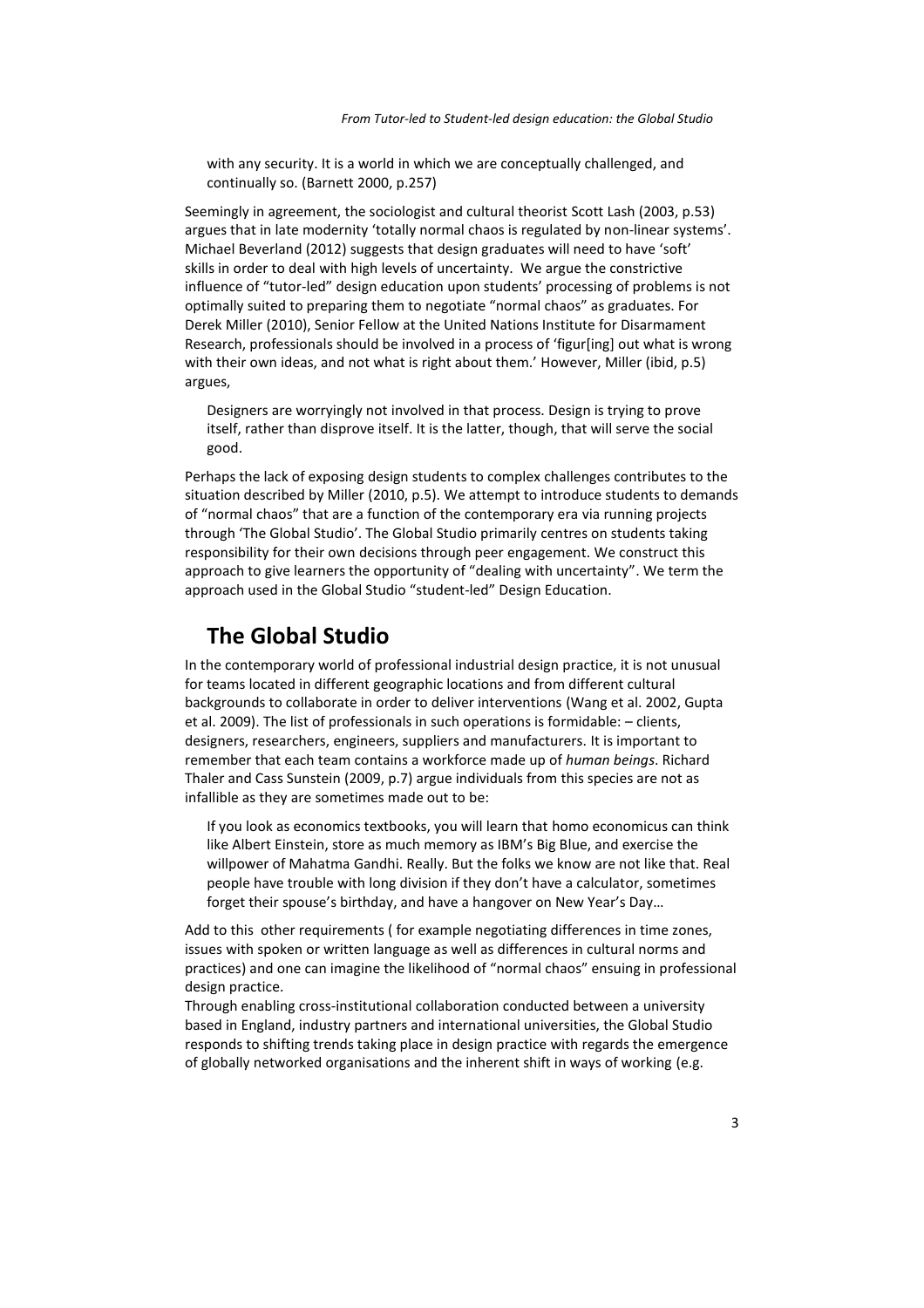[Hoppe 2005,](#page-12-6) [Horváth, Duhovnik, and Xirouchakis 2003,](#page-12-7) [Asokan and Payne 2008\)](#page-11-3). Harrison and Peacock [\(2010, p.878\)](#page-12-8) claim this presents 'home students with [an opportunity to develop] a portfolio of globally relevant skills and knowledge without them leaving their home country'. The organisation of the learning activities aims to equip students with an appreciation of cross-cultural and distance communication and consequently strives to allow them an opportunity to experience "normal chaos". Our approach thus mirrors Ben Johnson's [\(Johnson 2011, unpaged\)](#page-13-5) claim that education should prepare learners 'for uncertainty by helping them feel comfortable in postulating, guessing, hypothesizing, conjecturing, and testing their theories.' Our approach in turn aims to address the already cited criticisms of design made by Miller (ibid).

The Global Studio follows in the tradition of the Design Studio, with its emphasis on project-based learning and learning in and through "doing" (Schön 1985). Concentration on project-based learning in the Global Studio is claimed to help embed established design practices into the students' repertoires [\(Bohemia and Harman](#page-11-4)  [2008\)](#page-11-4). The Global Studio makes use of a blended learning approach – a combination of online learning and face-to-face teaching. In order to facilitate cross-cultural collaborative learning, Web 2.0 technologies are utilises to enable communication between distributed student design teams. According to Harrison and Peacock [\(2010, p.](#page-12-8)  [878\)](#page-12-8) these technologies help individuals 'transcend national boundaries and the constraints of distance educational opportunities'.

In the Global Studio all participating students are allocated an online project site which provides a common interface and "space" for staff, learners and industry partners to collaborate on a given assignment. The use of such technology has led to the production of learner-authored content and has facilitating the development of a student-centred learning & teaching approach [\(Bohemia, Harman, and McDowell](#page-11-5)  [2009\)](#page-11-5). The shared sites also provide students with an opportunity to learn from and with peers from their own and participating universities and manage their own time frames in order to simulate a "real world design studio" scenario. Falchikov & Goldfinch [\(2000 cited in Cassidy 2006\)](#page-12-9) claim peer learning also enables students to take a leading role in learning and to develop autonomy and independence. A central premise of the Global Studio is that throughout the projects, collaborating students are co-dependent on one another's inputs. This introduces a sense of 'risk' to the Global Studio. Earwaker [\(1992\)](#page-12-10) suggests that for growth to occur amongst students, risk should be inherent to the experience of higher education.

We claim the Global Studio is structured in such a way as to deliver students the opportunity to experience the educationally valid phenomenon of "normal chaos" through introducing uncertainty. As an example of "student-led" – as opposed to "tutor-led" – design education, the Global Studio also promotes "risk" which is argued to be necessary for growth to occur.

### *Two Projects: Gifts and Festivals*

These two Global Studio projects involved more than one hundred students from universities around the world. At a micro level, the projects were run via teams of three to five students from one university (Team A) collaborating with an equivalent group from another participating institution (Team B). Although these collaborations are provided with their own WordPress project sites through which they communicate,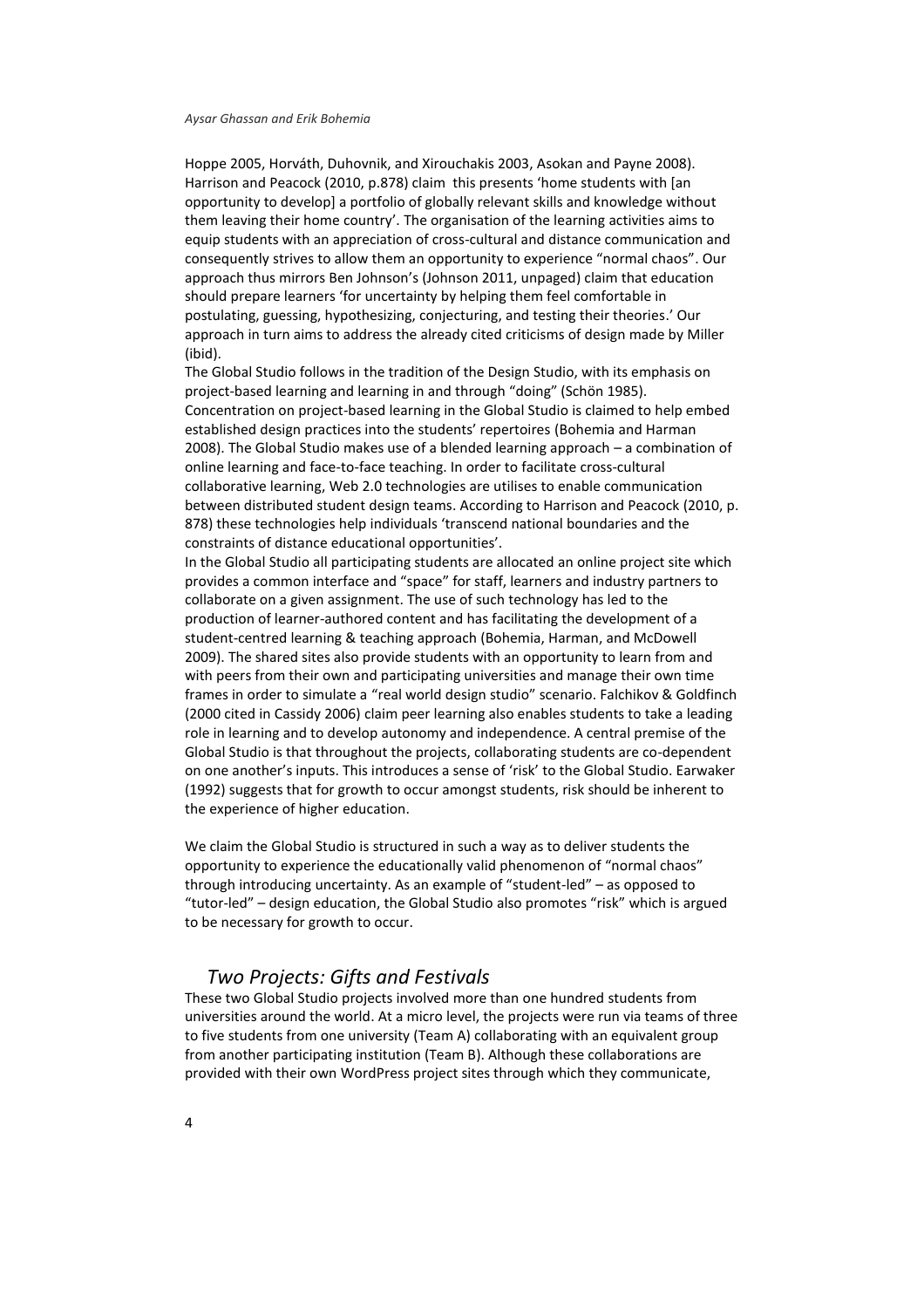students are also free to choose to communicate via other Web 2.0 technologies such as Skype or Facebook. Staff, other participating learners and industrial collaborators also are encouraged to provide feedback to students via the project sites.

The Global Studio projects advance through pairs of teams adopting client–designer relationships. As in professional design practice, the client delivers a brief and set of parameters for the designer. Ultimately, the designer's task is to responds with a design intervention. In the Global Studio, client briefs and eventual design outcomes must exist within an overarching "project theme" provided by the project coordinators. This theme contains a set of deliverables as well as deadlines. It is important to note that when a team acts as "client", their brief contains instructions to design products or services that are to be relevant to an aspect of the culture in which they are "home students" – this will be expanded on below. Each team within the pairing performs both the client role and the designer role. Thus, Team A is the client for Team B. At the same time, Team B must write a brief and expects appropriate design interventions from Team A.

There are many reasons for our choice to enable each team to play a "dual role" in the collaboration. Firstly, we wanted to help develop the opportunity for an egalitarian relationship between partnerships to flourish. We also wished to enable each individual a varied learning experience and subsequently the opportunity to develop a diverse range of material for their portfolio. Finally, our aim was that each student was given the space to experience and negotiate the simulated "normal chaos" of contemporary working life as a design professional. Our belief is that through experiencing this "normal chaos" and negotiating uncertainties during the project, students can become more versed in negotiating complex problems in professional life.

The authors have worked together over two consecutive academic years to initiate and help deliver two projects through the Global Studio. The first project, in which nearly 250 students participated, was termed 'The Gift' and was inspired by the anthropologist Marcel Mauss' seminal book of the same name [\(Mauss 1950, 1990\)](#page-13-6). The sociologist Pierre Bourdieu [\(1998, p.94\)](#page-12-11) claims 'Mauss described the exchange of gifts as a discontinuous succession of generous acts'. Mauss claims that 'giving', 'receiving' and 'reciprocation' the central tenets of human interaction. For the cultural theorist Stuart Hall [\(1997, p.3\)](#page-12-12), these interactions, which are part of cultural practices 'carry meaning[s] and value[s] for us, which need to be meaningfully interpreted by others, or which depend on meaning for their effective operation.'

The Gift project aimed to encourage students to explore various aspects of communication and design. Such issues included:

- How do relationships form between people?
- How do bonds form between people of different cultures?
- Should cultural differences be bridged or should they be celebrated?
- What strategies might be employed in order to encourage relationships?
- What are the material effects of Design?

[Ghassan and Bohemia \(2011, p.5\)](#page-12-13)

Over 200 students participated in the second project entitled 'Festivals Fairytales and Myths', it reflected the notion that in currently in developed markets, where consumers can get hold of seemingly limitless quantities of fungible commodities, there is a yearning for "authenticity" [\(Arnould and Price 1993\)](#page-11-6). This helps explain the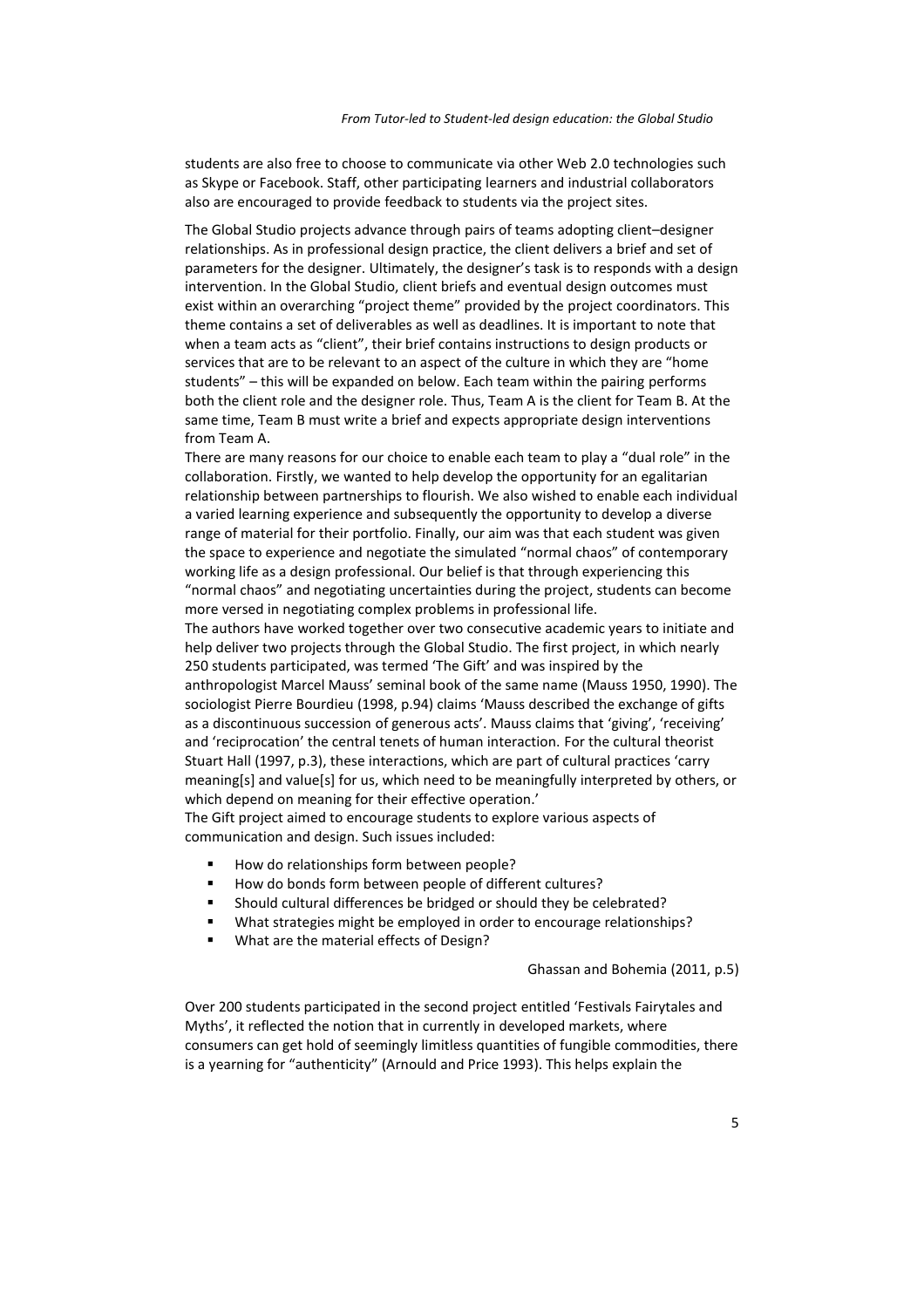expansion of the 'Slow Movement', resurgent culture and the growth in festivals and community events [\(Pietrykowski 2004\)](#page-13-7). The project also attempted to underscore the importance of "context" and "meaning" to design students. For example, Peter Lloyd and Dirk Snelders [\(2003, p.250\)](#page-13-8) claim that beyond what may be termed its actual intended function, an object can be something that 'expresses or embodies ideas' in society. The notion that designers should be able to understand contemporary or historical movements is highlighted by Paul [du Gay et al. \(1997\)](#page-12-14) who state that they 'play a pivotal role in articulating production with consumption by attempting to associate goods and services with particular cultural meanings' (p.5) and are pivotal in presenting 'these values to prospective buyers'. Consequently designers are termed 'cultural intermediaries' [\(du Gay et al. 1997, p.62\)](#page-12-14).

As noted, in both projects, when assuming the role of client, students were asked to write a brief which was relevant to an aspect of the culture in which they were "home individuals". Via opening channels for Web 2.0 communication we hoped to provide a platform through which designers would have access to a level of cultural knowledge they may not otherwise have. We will term this "local knowledge". In our experience, "normal design education" often promotes the practice of asking students to design *for* abstracted individuals (requesting students to create imaginary "personas" for whom their design interventions are aimed at is a good example of this). Through utilising feedback from collaborators, we wanted to enact a shift away from these practices. The aim here was to provide teams a means of designing *with* partners with local knowledge.

To summarise, our aims were:

- 1) To address the criticism of tutor-centred learning in design education. Through creating an environment which centred on collaborative peer learning, we wished to decrease the overarching influence of tutors in the design teaching & learning environment.
- 2) Through limiting our "control" of the project, we aimed to introduce and thus ultimately help prepare – future design professionals to the "normal chaos" that is a function of late modern practices. We believe through this that designers can become more versed in negotiating complex problems.

#### **Students' Reflections and Discussion**

Individual feedback from participating students was collected at the mid-point and the end of the two projects. This paper will focus on end-of-project qualitative feedback provided by home students at the UK institution. We have only included end-of-project feedback as this data is provided following reflection on the whole learning experience provided by the Global Studio. We have concentrated on data from the UK HE establishment as the authors have observed practices there which are concurrent with criticism of tutor-centred philosophies already cited.

Through undertaking these projects, many students appreciated that understanding cultures different from their own is important in contemporary design practice:

This festival is closely linked to Valentines Day, so it was important not just to skim over it and assume it as a western celebration but look for the unique differences this day holds in China… To have a successful project I learned that it is highly important to spend time trying to empathize, understand and respect other people's cultures, and breaking through this barrier will ease communications and enhance productivity.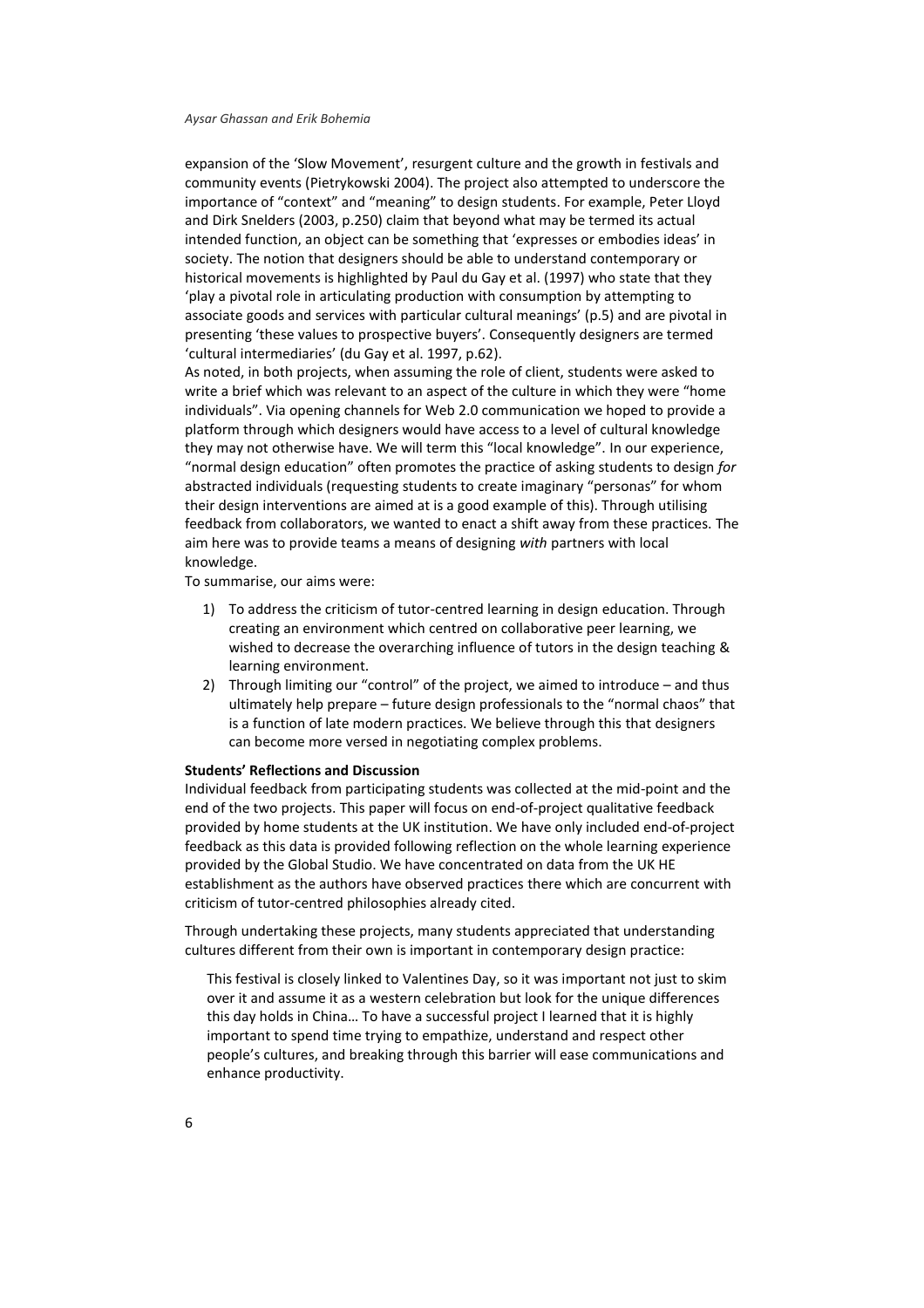…we had missed the point that in China cupcakes are not popular and don't hold the same meaning as in our Western culture.

…doing this project it has made me learn about other countries festivals and how they celebrate it.

It is important to understand cross culture differences. And the differences should not be underestimated either.

The majority of students reported that working with peers from cultures different to their own helped develop their understanding of other cultures:

Learning to work with a design team from a different cultural background was challenging and interesting; it was all about learning about a new culture, having to both understand and respond to new, and different cultural cues.

Importantly, the exercise of evaluating conversations with (as well as design proposals presented by) their collaborators located in other countries enabled students to critically evaluate cultural stereotypes:

Seeing/observing what the overseas team had found on our own culture (or my own) demonstrating what the cultural stereotypes were. What the overseas team found was not necessarily appropriate to our culture or reflected our culture, but based on these cultural stereotypes and clichés.

[I gained an appreciation of] the opinion of people so far away from the U.K. and Europe considering those places and how wrong are some stereotypes from both parties.

Through the Global Studio projects, students – for the first time in their experience in HE – were asked to tackle a range of complex issues highly relevant to contemporary design practice. These issues include, problems intrinsic to the client designerrelationship:

...I was able to experience both sides and the difficulties in communications and getting the correct information to gets stuff done, also giving the correct information so that the designer can get everything you ask for in the designs.

Issues relevant to communicating from within different time zones were also highlighted:

I have learnt the difficulties of different time zones, for example Japan is 9 hours ahead of here. This often made it difficult to get quick feedback on ideas or as we found to clear up confusion. This had big affects on the speed of work as designers

Learners also experienced problems communicating when "mother tongues" are different:

Because the languages are different, the meaning's translation is difficult and often make people hard to understand, can't transmit clearly.

Students also realised that some nations' political policies were very different to their own - and that this impacts on what information can be accessed by their collaborators: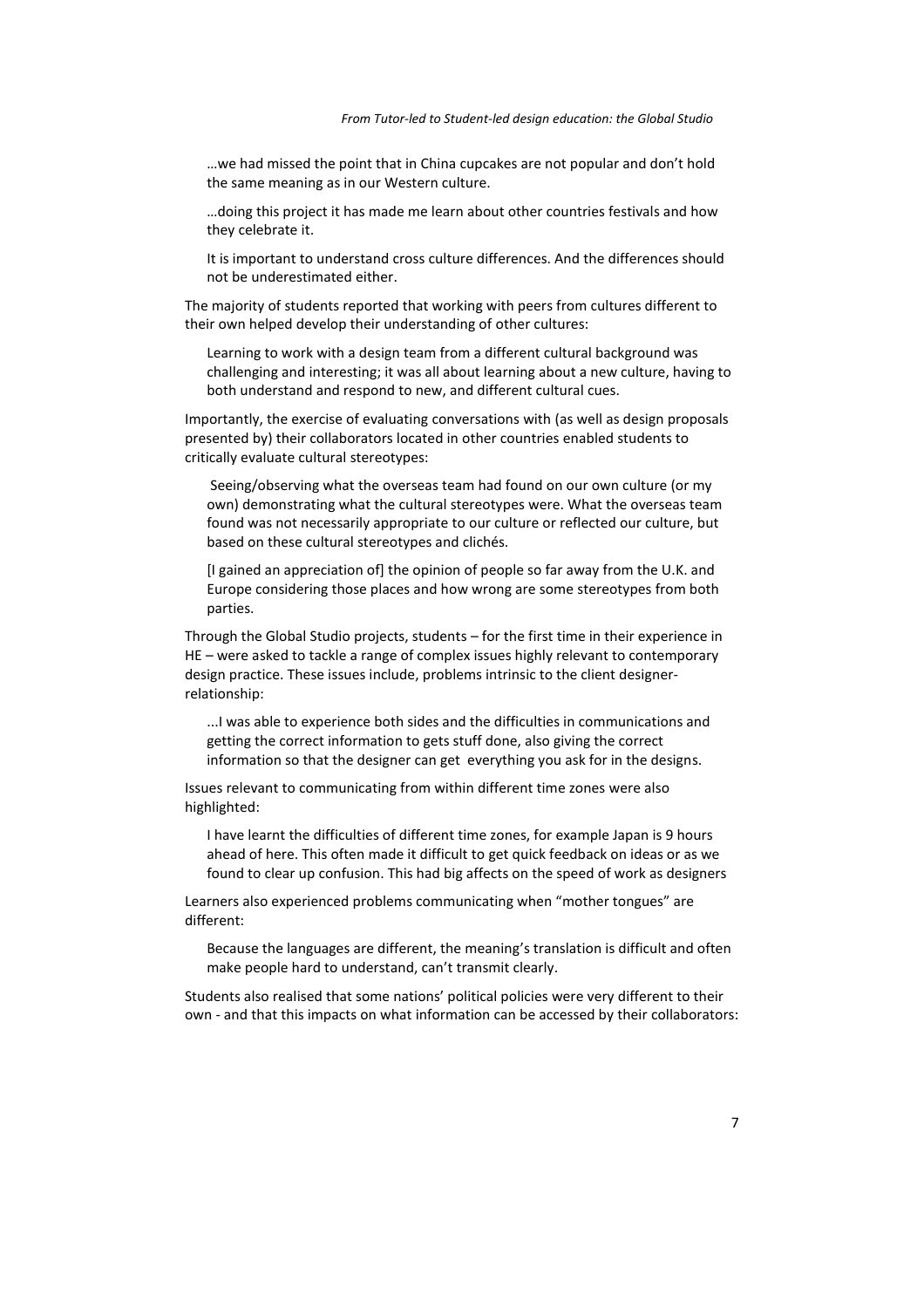One of the first to be brought to my attention is the fact that Facebook is blocked in China, as are several other websites such as Youtube. I first noticed this when we posted several links with our brief to websites related to the Evolution festival.

The ability to negotiate complexity was an important part of the success or failure of this project. An important example is creating methods to bridge the language divide between home students and overseas collaborators:

...re-phras[ing] questions and [...]talk[ing] a little slower and a little louder using more simple English so that we were able to get our point across.

[we] learnt to communicate using more pictures and less words.

To try to help them in the understanding of the brief we put together a powerpoint of our local area, general instructions as to how the cakes are made: including a video, and an information sheet with images, at the same time trying not to be patronising if they already had knowledge of this.

Collaborators were generally unfamiliar with the "local context" relevant to students from the home institution. This caused frequent misunderstandings:

Our collaborators didn't understand the meaning behind our festival and this caused them ask questions such as 'Is there any special aspects of your local area.

The difficulties experienced by students while working with their counterparts highlighted for them the importance the research stage has on the overall design project's direction and the impact of communication on the design process:

This project has also highlighted how important the research stage is especially when designing for an area that you have no previous knowledge or experience of.

...a thoroughly enjoyable project that i believe has taught both collaborating groups a lot about the true value of communication, the ability to understand and respond to different cultures and produce more relevant products as a consequence of this.

…by collaborating with students where the distance was to the extreme, I hope that in the future I will feel more prepared for design collaborations across distance, whether it be again somewhere as far as Japan or on the other hand a company (person) based in the UK but a few hours away from where I am based

Some of the students also recognised that in order to make a meaningful difference to other people's lives they need to take into consideration the others people's cultures:

Within design I see society and culture as the main driver for products, the ability to fully encompass a knowledge for someone else's culture will make you a well rounded, better designer who creates more effective designs that have an impact on peoples lives.

Central to the philosophy of the Global Studio is the notion that collaborating students are co-dependent on one another's inputs. Thus, for a successful outcome, teams must rely on a teaching approach that is not tutor-centred. As such, students who felt they had benefitted from the experience noted they had learnt to rely on developing their own problem solving strategies. For example, going beyond normal confines, self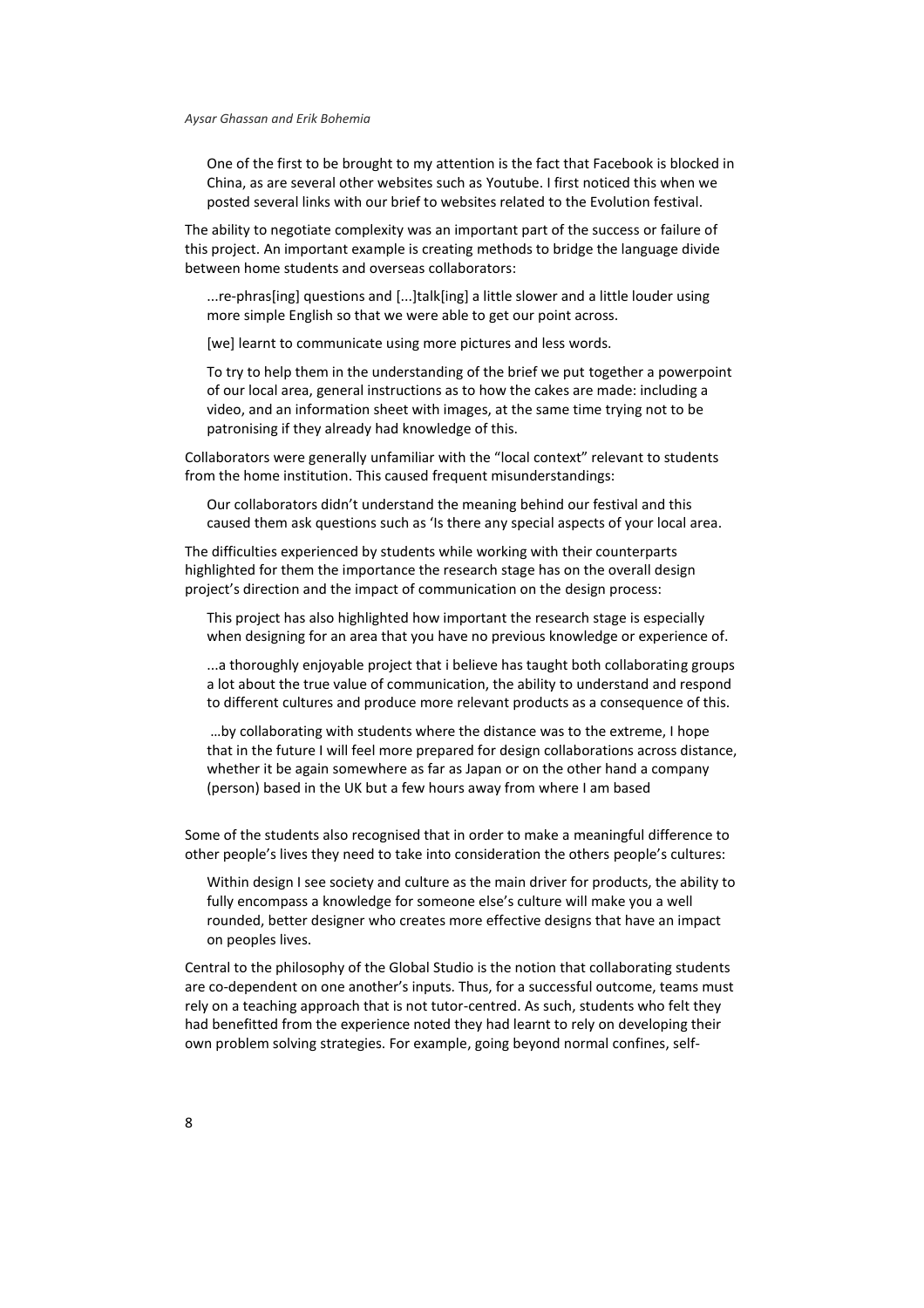evaluating design work, and feeling a greater level of control about their work's direction is as suggested by students' quotes below:

I had to go outside and experience [the] world. Get out of the shell that is the [class] room 103.

We then had to go ahead and use our own judgment, as designers to decide as to what concept would work the best.

[The project] created several challenges that needed to be addressed without input from lecturers. This definitely formed an environment that felt greatly independent of University even though the project was undergone there.

Reflecting back, the majority of students stated the Global Studio projects were a positive learning experience and that they could foresee this learning being relevant to their future professional design practice. For example, this student informed us how difficult designing for others can be:

Another positive was designing an idea for a culture that is very different from our own. It can sometimes become very easy to start incorporating your own views and preferences on an idea when you are designing for someone else, however when a culture is so very different from your own it becomes almost impossible to do this while trying to keep an idea relevant and keep your clients happy.

However, paralleling this reflection upon the positive effect on learning, many students informed us that they struggled with making decisions without tutor-led involvement from design educators. For example, in their feedback learners suggested that 'tutors pushing students to work harder' or that lecturers should provide 'more strict deadlines […] to make sure everything is done on time':

...improvements could be made by having interim presentations with lecturers present. It would have been good had we had two or three presentations to the other university.

It would have been beneficial to the process if we could have had some input from the lecturers with regards to the actual designs too, perhaps resulting in some less dubious outcomes or smoother transitions between iterations.

We really were stuck, as we couldn't progress an inch without the feedback [from our counterparts] on our designs. By now we had to take it to the tutors to set things in motion, eventually things started moving again.

Our partners didn't act upon the initial concept feedback we gave them and therefore didn't upload any developed concepts. This caused us to panic

The student quoted below articulated how projects that learners are normally asked to work on are governed by the tutors – and how this impacts on the course project takes.

I have learnt an incredible amount from this project and they are things that I would never have experienced from the in-house projects at university, the projects we get from the university are regulated often by your tutors but it is so different when it is done by fellow students. Evidently our tutors are our clients and it's so easy to gain feedback and direction as they are there with you in your classroom however when working with international 'clients' it is clear to me how important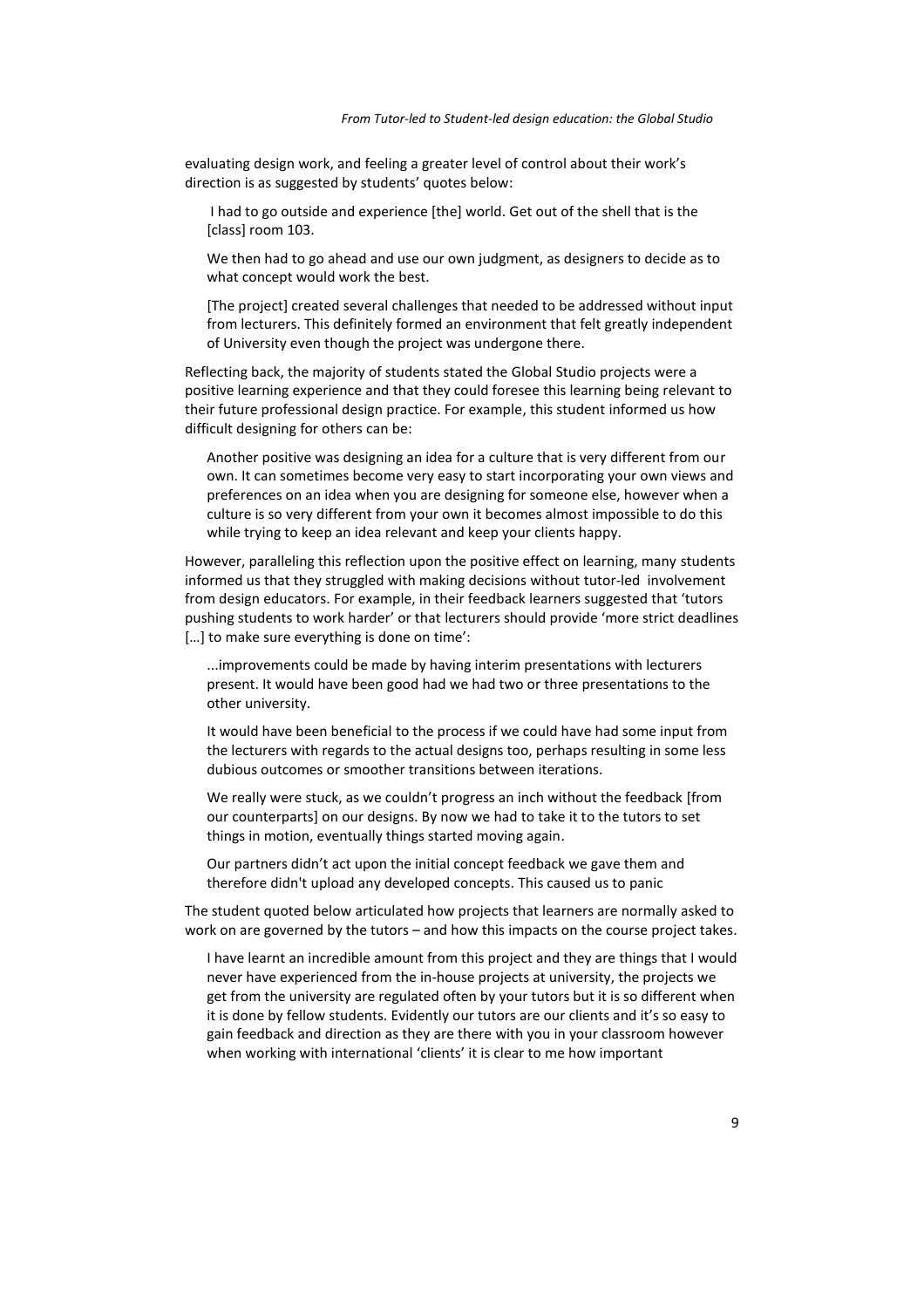communication is, how important leadership is and how communication your ideas in the right way can stop allot of confusion and misunderstanding.

Through enacting a behaviourist approach, we argue design education is working to diminish students' exposure to "normal chaos". An important aim of the Global Studio is to help introduce students to the "supercomplexity" that is a function of late modernity. The authors have attempted to achieve this through reducing the reliance on a tutor-centric approach to design pedagogy..

A student who wrote his feedback whilst being on placement with an international manufacturer of high-end sports cars reflected the need for an approach to design education which is less "dictated" by tutors:

'I feel I can understand this [Global Studio project] more so, as I've just spent my first week at the [...] Design Studio, where its extremely fast paced and not everything goes to plan when there are many things going at once.'

#### **A Sustainable Future for "Tutor-Led" Design Education?**

In a recent report, the leading UK management think tank the PA Consulting Group [\(2011\)](#page-13-9) highlighted the unprecedented challenges ahead for home-based universities. Issues listed include the 'next wave of globalisation' [\(2011, p.5\)](#page-13-9) which will continue to increase access to learning through Web-enabled technologies for individuals wishing to study. Also mentioned is the 'blurring of public-private divisions' [\(2011, p.5\)](#page-13-9) in terms of funding structures. According to the PA Consulting Group [\(2011, p.5\)](#page-13-9), this momentum is,

...systematically sweeping away the organisational and regulatory walls that have delineated higher education and universities, opening up a dynamic and expanding economy of purposeful learning.

These issues translate into the possibility of offering greater distance learning opportunities for an increasingly diverse population of students and the possibility of universities working with a greater variety of agencies in order to supplement decreasing funding from the State. They are symptoms of Barnett's aforementioned "supercomplex" era in which structures are dismantled. As part of a wider field of higher education, it seems sensible to suggest that design education is not immune from such upheavals. If it is going to become increasingly normal for the day-to-day logistics of higher education to become more complex, then it is highly possible the experience of higher education will follow suit design students. It may mean greater complexity in terms of the increasing the amount of time spent collaborating with peers and tutors across distance as well as routinely being involved in more diverse, externally funded projects.

We argue augmented demands placed upon design students necessitate changes in teaching methods employed by design educators. For example, implementing distance learning within design curriculum might result in reducing students' face-to-face studio contact with tutors. One outcome from this process could be a reduction in tutors' "voice". An increased diversity in the nature of projects may necessitate branching into areas design educators may not deem themselves to be experts in as well as increased collaboration with colleagues whose specialism lies outside of design. Reduced "voice", increased collaboration and a diminished claim to expertise may combine to reduce the influence design educators have over the solutions created by their students.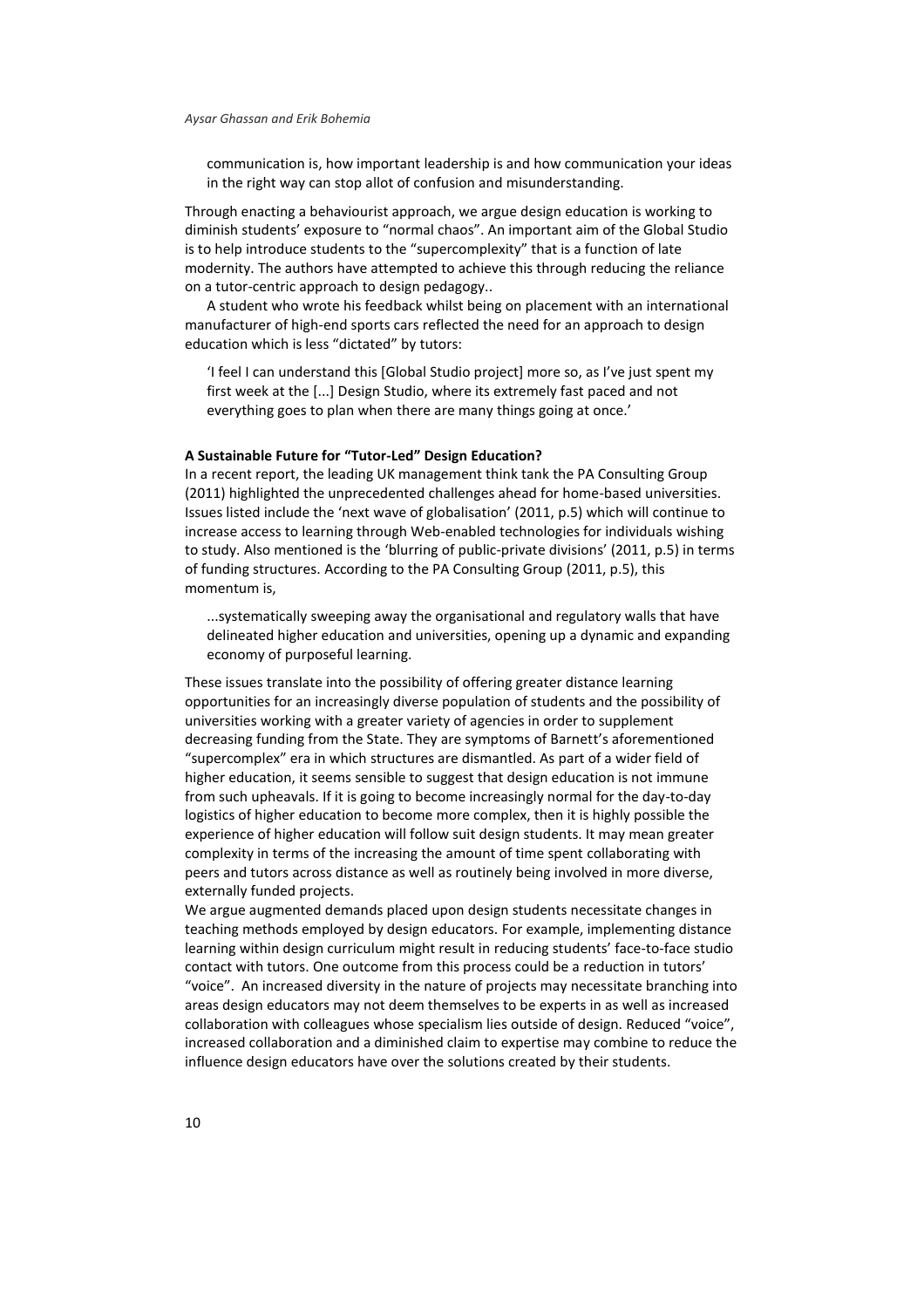Consequently, tutor-led design education may become less of a logistically workable principle as de-structured higher education systems continue to emerge.

#### **Conclusion**

In this paper we have argued that "tutor-led design education" may not be ideally suited in helping to prepare students for complexity and the "normal chaos" which helps to define contemporary times. The Global Studio attempts to enable design students to experience normal chaos. Our aim is to help prepare students for this "supercomplex" era. Our qualitative data provided by home-institution students suggests many have found it to be a valuable learning experience. However, student feedback suggests that many students have struggled with making design decisions during both Global Studio projects. We suggest one factor for this may be the difference in pedagogical approach between Global Studio teaching &learning philosophy and that of tutor-led design education. The latter is the dominant approach in the curriculum. Given the contemporary cultural and professional climate, we suggest there is a need to "introduce a much-needed sense of chaos" at an early stage in design education and to scaffold its presence into the curriculum. Finally, given the operational changes continuing to influence higher education, we hope that our discussion raises the issue of the on-going logistical feasibility of tutor-led design education. If it may not be feasible going forward, we must ask ourselves whether tutors and students are ready for a changing dynamic? We argue more research should take place into this subject.

> *Acknowledgements: We thank participating staff and students from the collaborating universities and our external partners. We also thank staff from Central Learning and Teaching Services and the IT department, who kindly provided technical support for these projects. We would also like to thank the reviewers for their insightful comments.*

## **References**

- <span id="page-11-6"></span>Arnould, Eric J, and Linda L Price. 1993. "River Magic: Extraordinary Experience and the Extended Service Encounter." *Journal of Consumer Research* no. 20 (1):24–45.
- <span id="page-11-3"></span>Asokan, Ashwini, and Michael J Payne. 2008. "Local Cultures and Global Corporations." *Design Management Journal* no. 3 (2):9–20.
- <span id="page-11-1"></span>Barnett, Ronald. 2000. "Supercomplexity and the Curriculum." *Studies in Higher Education* no. 25 (3):255–265. doi: 10.1080/713696156.
- <span id="page-11-0"></span>Baxter Magolda, Marcia B. 2009. "Educating for self-authorship: Learning partnerships to achieve complex outcomes." In *The University and Its Disciplines: Teaching and Learning Within and Beyond Disciplinary Boundaries*, edited by Carolin Kreber, 143–156. Oxford: Routledge.
- <span id="page-11-2"></span>Beverland, Michael. 2012. "Four Skills Graduates Need to Cut It in Design-Led Firms." *Design Management Review* no. 23 (4):46–54. doi: 10.1111/j.1948- 7169.2012.00211.x.
- <span id="page-11-4"></span>Bohemia, Erik, and Kerry Harman. 2008. "Globalization and Product Design Education: The Global Studio." *Design Management Journal* no. 3 (2):53–68. doi: 10.1111/j.1948-7177.2008.tb00014.x.
- <span id="page-11-5"></span>Bohemia, Erik, Kerry Harman, and Liz McDowell. 2009. "Intersections: The utility of an 'Assessment for Learning' discourse for Design educators." *Art, Design and*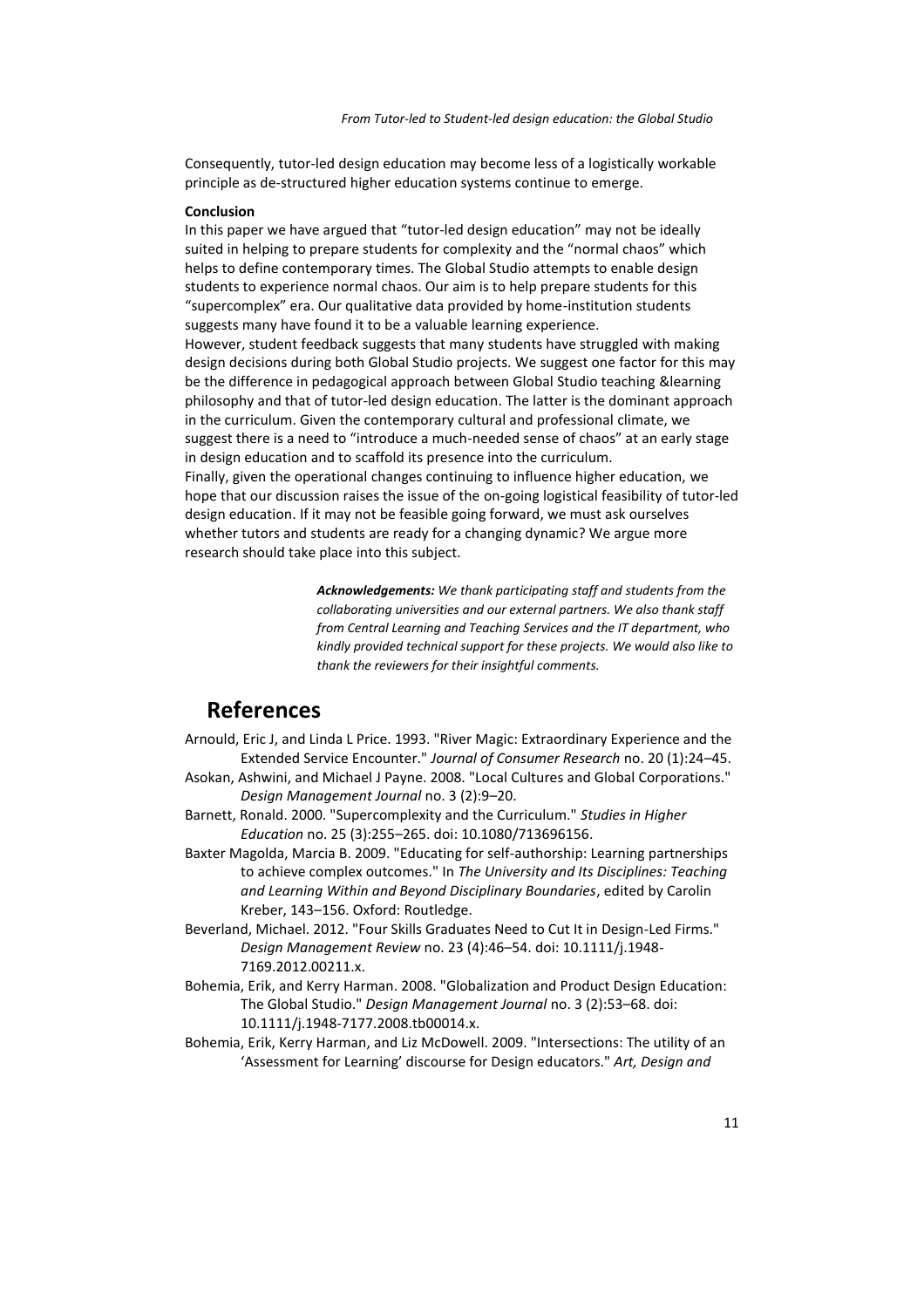*Communication in Higher Education* no. 8 (2):123–134. doi: 10.1386/adch.8.2.123/1.

<span id="page-12-4"></span>Borja de Mozota, Brigitte. 2010. "Design Management as Core Competency: From "Design You Can See" to "Design You Can't See"." *The Journal of Design Strategies* no. 4 (1):91-98.

<span id="page-12-11"></span>Bourdieu, Pierre. 1998. *Practical Reason*. Stanford, California: Stanford University Press.

- <span id="page-12-9"></span>Cassidy, Simon. 2006. "Developing employability skills: peer assessment in higher education." *Education + Training* no. 48 (7):508–517. doi: 10.1108/00400910610705890.
- <span id="page-12-0"></span>Danvers, John. 2003. "You have full text access to this contentTowards a Radical Pedagogy: Provisional Notes on Learning and Teaching in Art & Design." *International Journal of Art & Design Education* no. 22 (1):47–57. doi: 10.1111/1468-5949.00338.
- <span id="page-12-2"></span>Davies, Allan, and Anna Reid. 2000. "Uncovering problematics in design education learning and the design entity." In *International Conference on Design Education: Re-inventing Design Education in the University*, edited by Cal Swann and Ellen Young, 178–184. Curtin University of Technology, Perth, WA, Australia: Curtin Print & Design.
- <span id="page-12-14"></span>du Gay, Paul, Stuart Hall, Linda Janes, Hugh Mackay, and Keith Negus. 1997. *Doing Cultural Studies: The Story of the Sony Walkman*. London, Great Britain: Sage Publications.
- <span id="page-12-10"></span>Earwaker, John. 1992. *Helping and Supporting Students: Rethinking the Issues*. Bristol, PA: Open University Press.
- <span id="page-12-1"></span>Findeli, Alain. 2001. "Rethinking Design Education for the 21st Century: Theoretical, Methodological, and Ethical Discussion." *Design Issues* no. 17 (1):6–17.
- <span id="page-12-3"></span>Frascara, Jorge. 2007. "Hiding Lack of Knowledge: Bad Words in Design Education." *Design Issues* no. 23 (4):62–68.
- <span id="page-12-13"></span>Ghassan, Aysar, and Erik Bohemia. 2011. "Notions of Self: Becoming a 'Successful' Design Graduate." In *IASDR2011: 4th World Conference on Design Research*, edited by Norbert Roozenburg, Lin-Lin Chen and Pieter Jan Stappers. Delft, The Netherlands: TU Delft.
- <span id="page-12-5"></span>Gupta, Amar, Elisa Mattarelli, Satwik Seshasai, and Joseph Broschak. 2009. "Use of collaborative technologies and knowledge sharing in co-located and distributed teams: Towards the 24-h knowledge factory." *The Journal of Strategic Information Systems* no. 18 (3):147–161. doi: 10.1016/j.jsis.2009.07.001.
- <span id="page-12-12"></span>Hall, Stuart, ed. 1997. *Representation: Cultural Representations and Sygnifing Practices*. London: Sage.
- <span id="page-12-8"></span>Harrison, Neil, and Nicola Peacock. 2010. "Cultural distance, mindfulness and passive xenophobia: using Itegrated Threat Theory to explore home higher education student's perspectives on 'internatilasion at home'." *British Journal of Educational Technology* no. 36 (6):877–902. doi: 10.1080/01411920903191047.
- <span id="page-12-6"></span>Hoppe, Ralf. 2005. The Global Toothbrush: International Division of Labor. *Spiegel: Special International Edition, The New World*, 130–135.
- <span id="page-12-7"></span>Horváth, Imre, Jože Duhovnik, and Paul Xirouchakis. 2003. "Learning the methods and the skills of global product realization in an academic virtual enterprise." *European Journal of Engineering Education* no. 28 (1):83–102. doi: 10.1080/0304379021000056839.